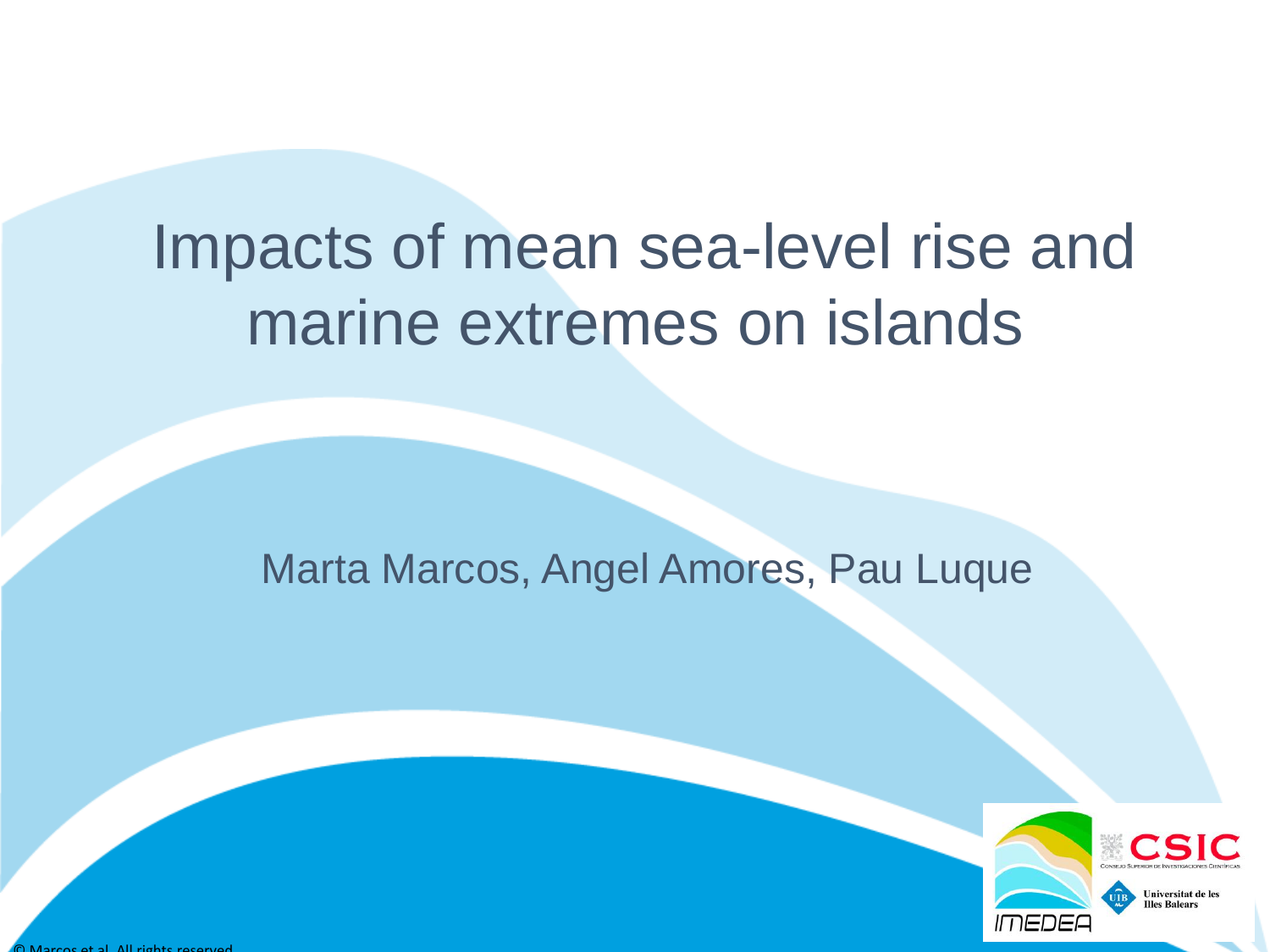### **Reasons to focus on islands:**

The impacts along the coasts are relatively larger.

Limited possibilities of retreat and even migration of population.

Small islands nation states, among which are many developing countries, are concerned due to their vulnerability to global warming. One of the main hazards is projected sea level rise.

Relative larger weight of coastal activities linked to local economies.

We will show impact case studies for sites facing distinct hazards and problems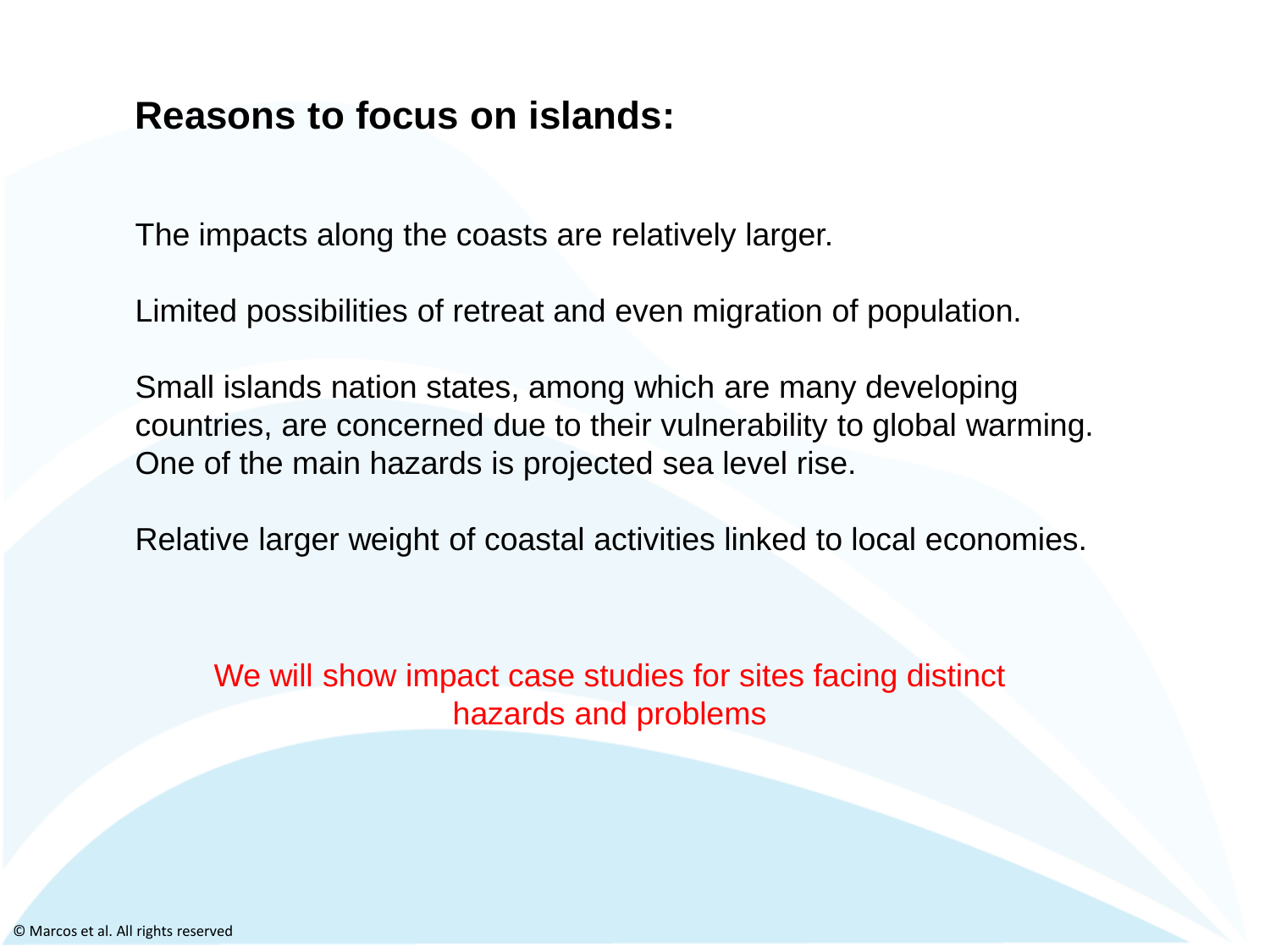### **1st case study: The Maldives**

Low-lying atoll islands (0,5-2 m above present-day MSL) Highly populated Major hazards are MSL rise and large wave swells



### Regionalised information for swell events

### *From global to regional From regional to local*



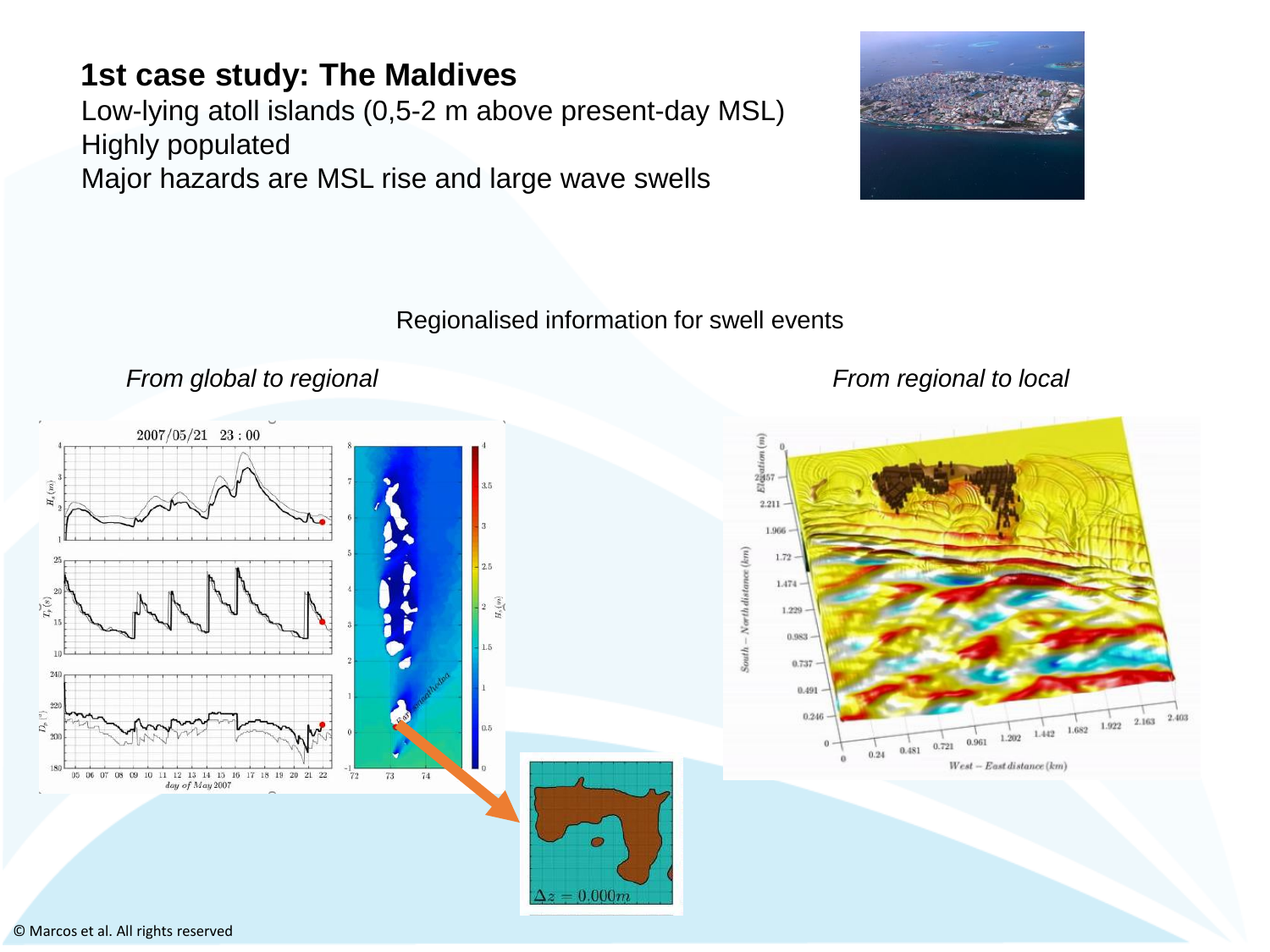### *Local impacts of flooding Risk classification from modelling*

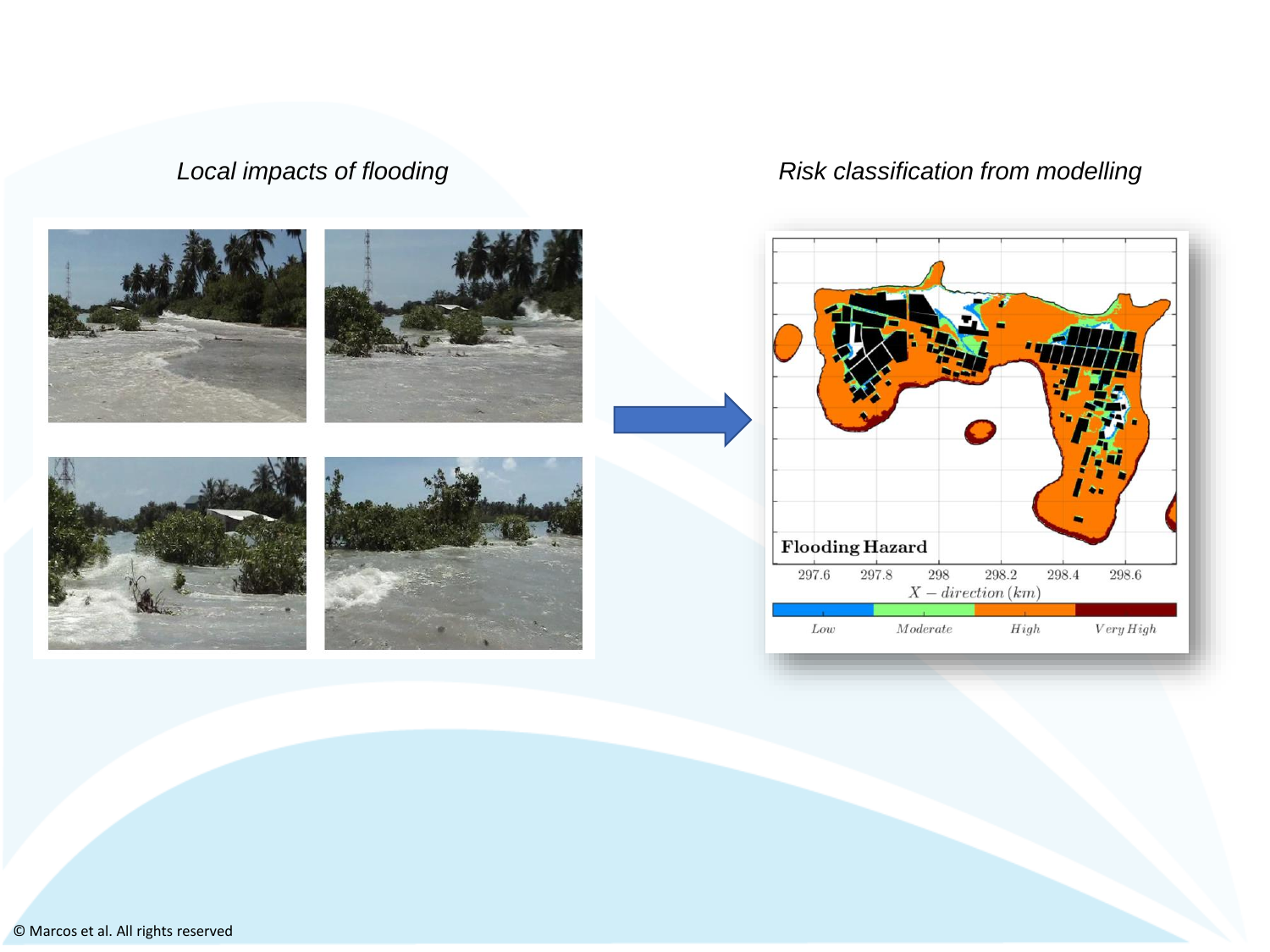### **2nd case study: The Balearic Islands (Western Mediterranean Sea)** Major hazards are MSL rise, storm surges and waves

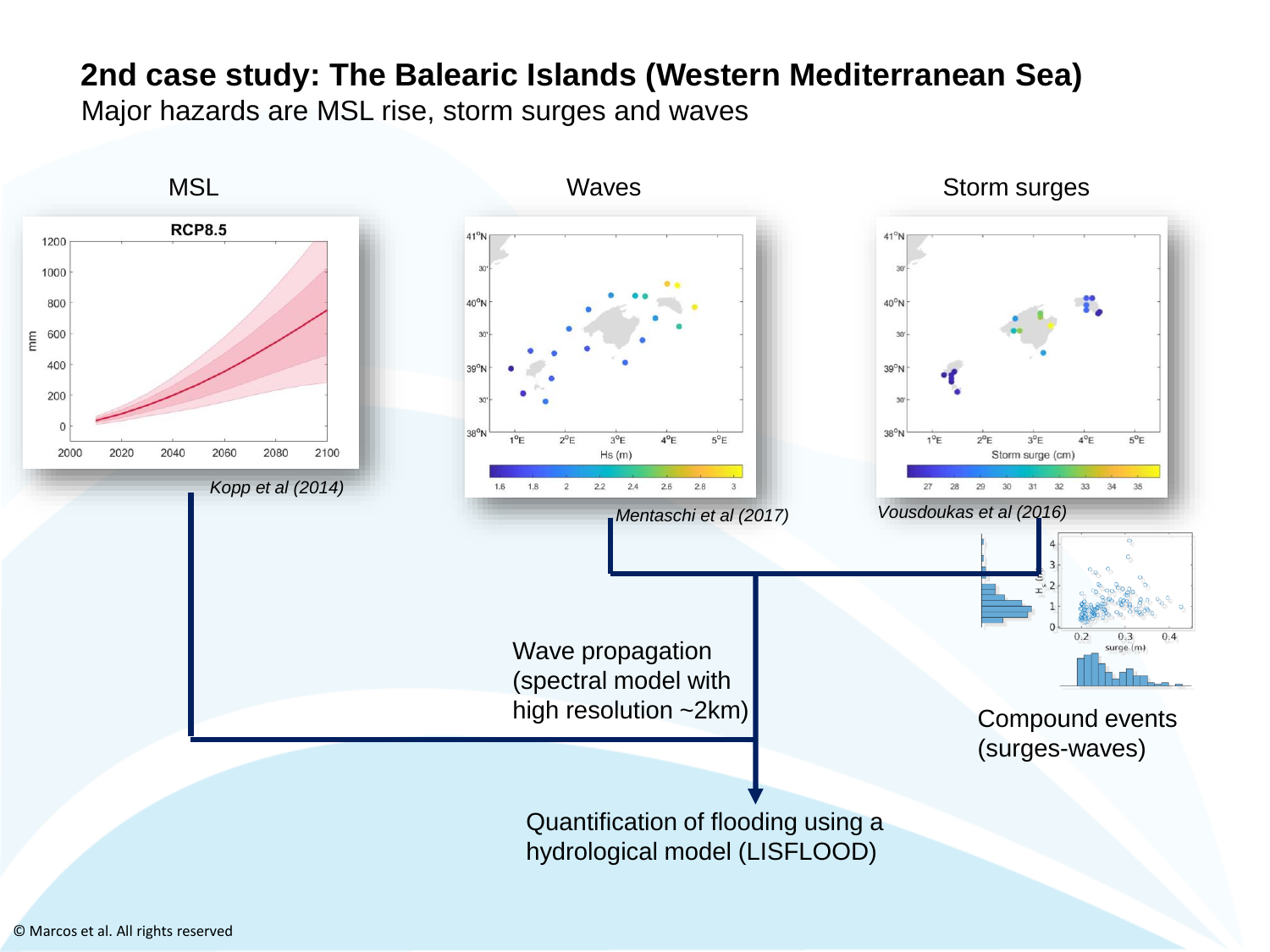



© Marcos et al. All rights reserved